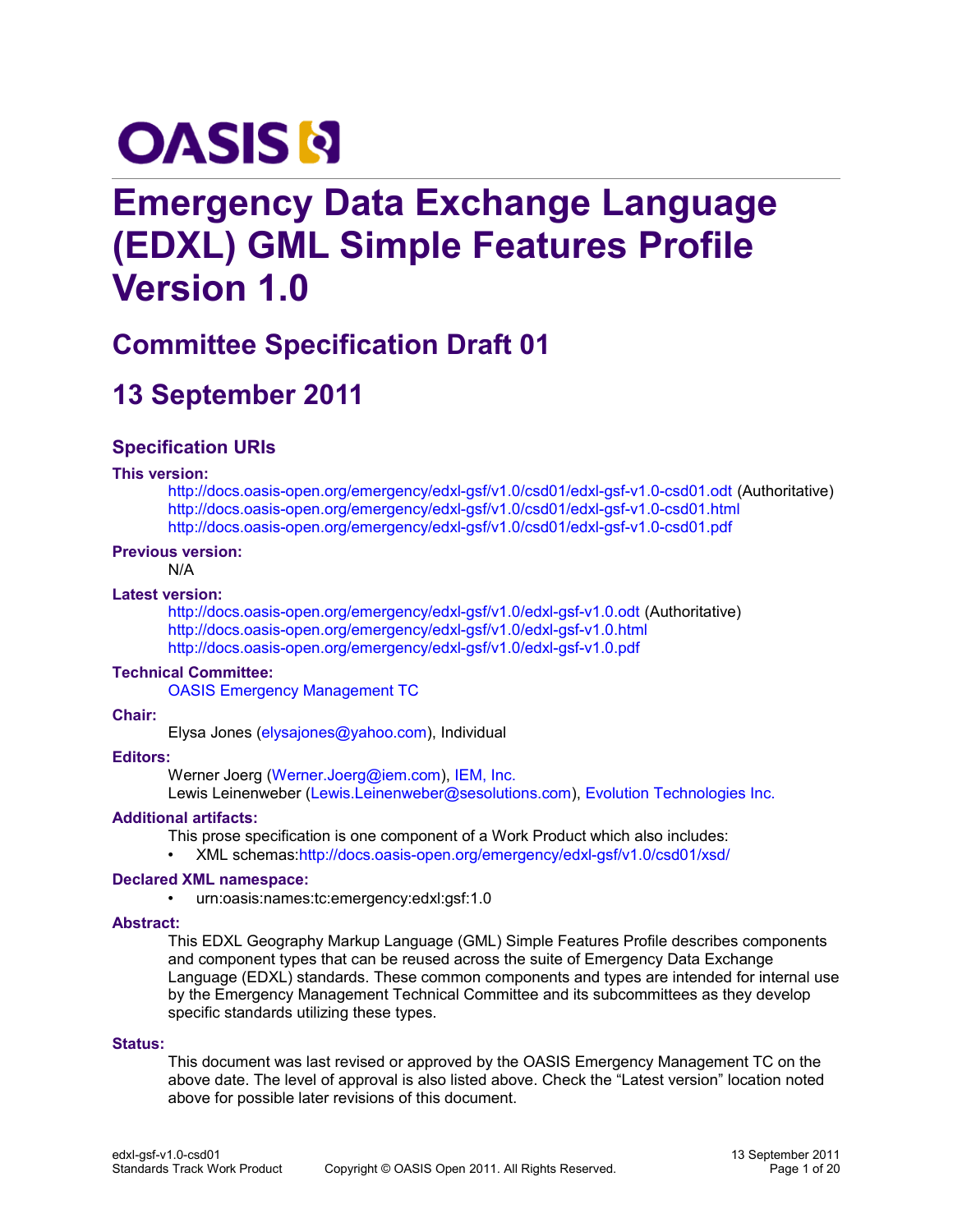Technical Committee members should send comments on this Work Product to the Technical Committee's email list. Others should send comments to the Technical Committee by using the ["Send A Comment"](http://www.oasis-open.org/committees/comments/form.php?wg_abbrev=emergency) button on the Technical Committee's web page at [http://www.oasis](http://www.oasis-open.org/committees/emergency/)[open.org/committees/emergency/.](http://www.oasis-open.org/committees/emergency/)

For information on whether any patents have been disclosed that may be essential to implementing this Work Product, and any offers of patent licensing terms, please refer to the Intellectual Property Rights section of the Technical Committee web page [http://www.oasis](http://www.oasis-open.org/committees/emergency/ipr.php)[open.org/committees/emergency/ipr.php.](http://www.oasis-open.org/committees/emergency/ipr.php)

#### **Citation format:**

When referencing this Work Product the following citation format should be used: **[EDXL-GSF]**

*Emergency Data Exchange Language (EDXL) GML Simple Features Profile Version 1.0.* 13 September 2011. OASIS Committee Specification Draft 01. [http://docs.oasis-open.org/emergency/edxl-gsf/v1.0/csd01/edxl-gsf-v1.0-csd01.html.](http://docs.oasis-open.org/emergency/edxl-gsf/v1.0/csd01/edxl-gsf-v1.0-csd01.html)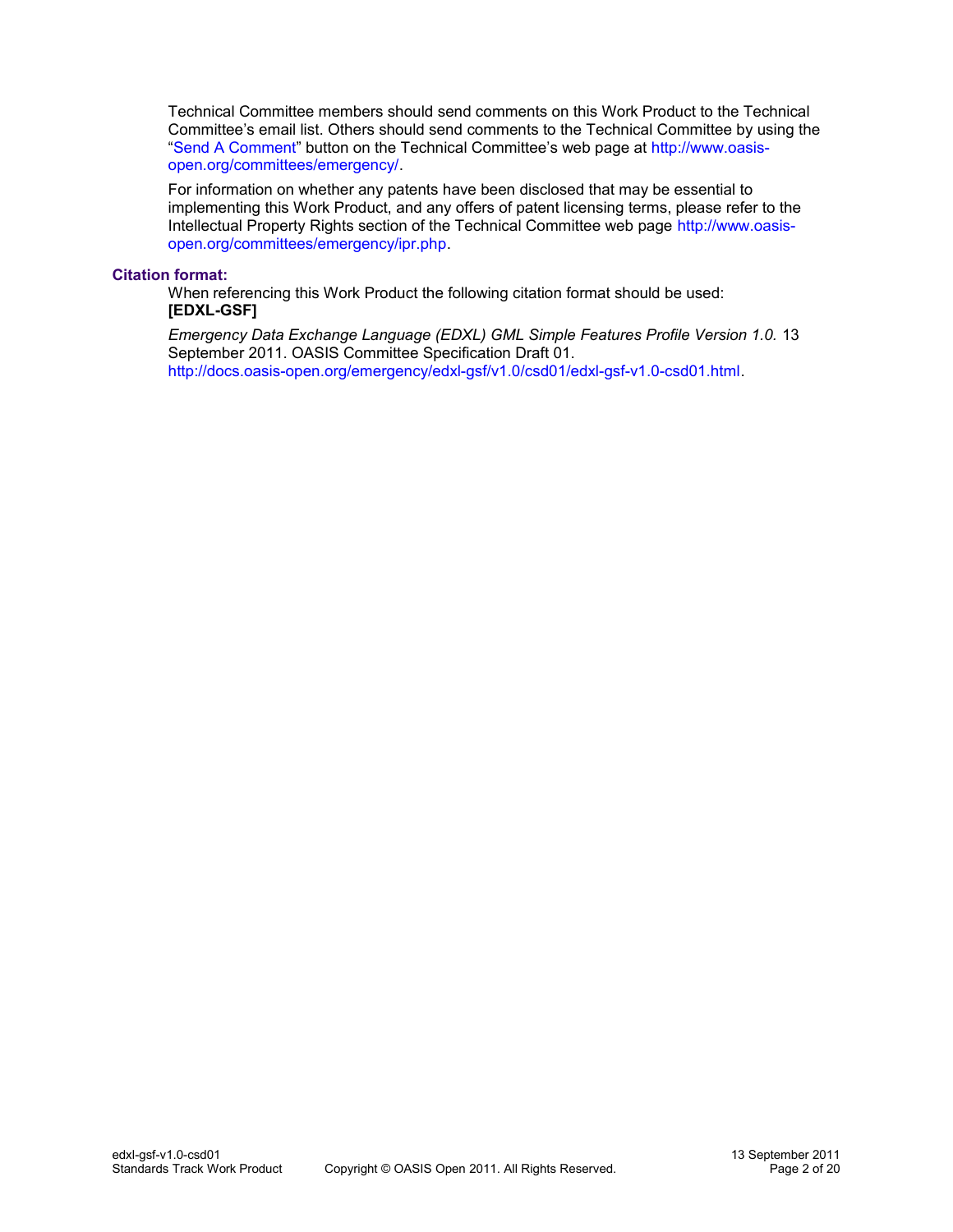## **Notices**

Copyright © OASIS Open 2011. All Rights Reserved.

All capitalized terms in the following text have the meanings assigned to them in the OASIS Intellectual Property Rights Policy (the "OASIS IPR Policy"). The full [Policy](http://www.oasis-open.org/who/intellectualproperty.php) may be found at the OASIS website.

This document and translations of it may be copied and furnished to others, and derivative works that comment on or otherwise explain it or assist in its implementation may be prepared, copied, published, and distributed, in whole or in part, without restriction of any kind, provided that the above copyright notice and this section are included on all such copies and derivative works. However, this document itself may not be modified in any way, including by removing the copyright notice or references to OASIS, except as needed for the purpose of developing any document or deliverable produced by an OASIS Technical Committee (in which case the rules applicable to copyrights, as set forth in the OASIS IPR Policy, must be followed) or as required to translate it into languages other than English.

The limited permissions granted above are perpetual and will not be revoked by OASIS or its successors or assigns.

This document and the information contained herein is provided on an "AS IS" basis and OASIS DISCLAIMS ALL WARRANTIES, EXPRESS OR IMPLIED, INCLUDING BUT NOT LIMITED TO ANY WARRANTY THAT THE USE OF THE INFORMATION HEREIN WILL NOT INFRINGE ANY OWNERSHIP RIGHTS OR ANY IMPLIED WARRANTIES OF MERCHANTABILITY OR FITNESS FOR A PARTICULAR PURPOSE.

OASIS requests that any OASIS Party or any other party that believes it has patent claims that would necessarily be infringed by implementations of this OASIS Committee Specification or OASIS Standard, to notify OASIS TC Administrator and provide an indication of its willingness to grant patent licenses to such patent claims in a manner consistent with the IPR Mode of the OASIS Technical Committee that produced this specification.

OASIS invites any party to contact the OASIS TC Administrator if it is aware of a claim of ownership of any patent claims that would necessarily be infringed by implementations of this specification by a patent holder that is not willing to provide a license to such patent claims in a manner consistent with the IPR Mode of the OASIS Technical Committee that produced this specification. OASIS may include such claims on its website, but disclaims any obligation to do so.

OASIS takes no position regarding the validity or scope of any intellectual property or other rights that might be claimed to pertain to the implementation or use of the technology described in this document or the extent to which any license under such rights might or might not be available; neither does it represent that it has made any effort to identify any such rights. Information on OASIS' procedures with respect to rights in any document or deliverable produced by an OASIS Technical Committee can be found on the OASIS website. Copies of claims of rights made available for publication and any assurances of licenses to be made available, or the result of an attempt made to obtain a general license or permission for the use of such proprietary rights by implementers or users of this OASIS Committee Specification or OASIS Standard, can be obtained from the OASIS TC Administrator. OASIS makes no representation that any information or list of intellectual property rights will at any time be complete, or that any claims in such list are, in fact, Essential Claims.

The name "OASIS" is a trademark of [OASIS,](http://www.oasis-open.org/) the owner and developer of this specification, and should be used only to refer to the organization and its official outputs. OASIS welcomes reference to, and implementation and use of, specifications, while reserving the right to enforce its marks against misleading uses. Please see<http://www.oasis-open.org/who/trademark.php>for above guidance.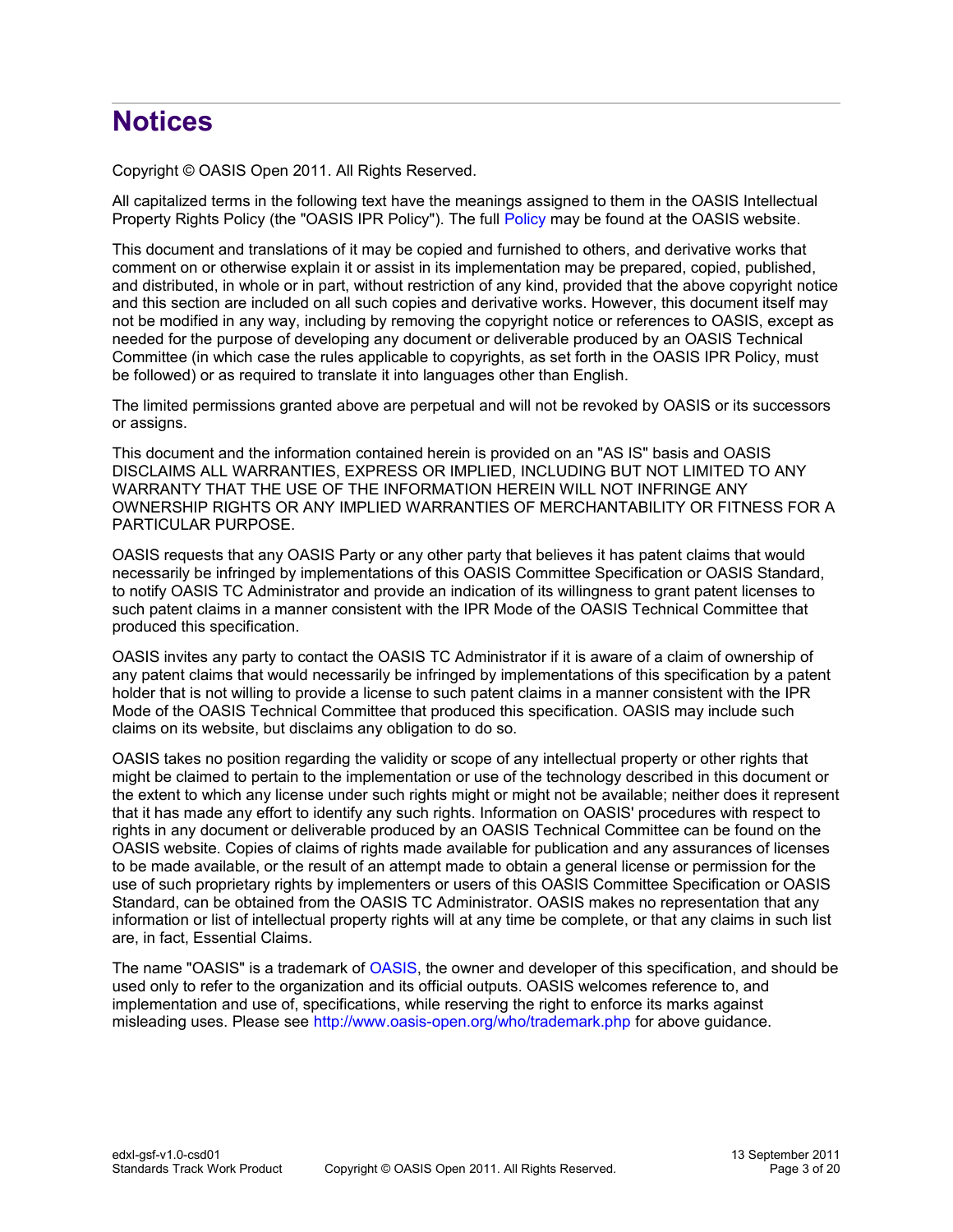# **Table of Contents**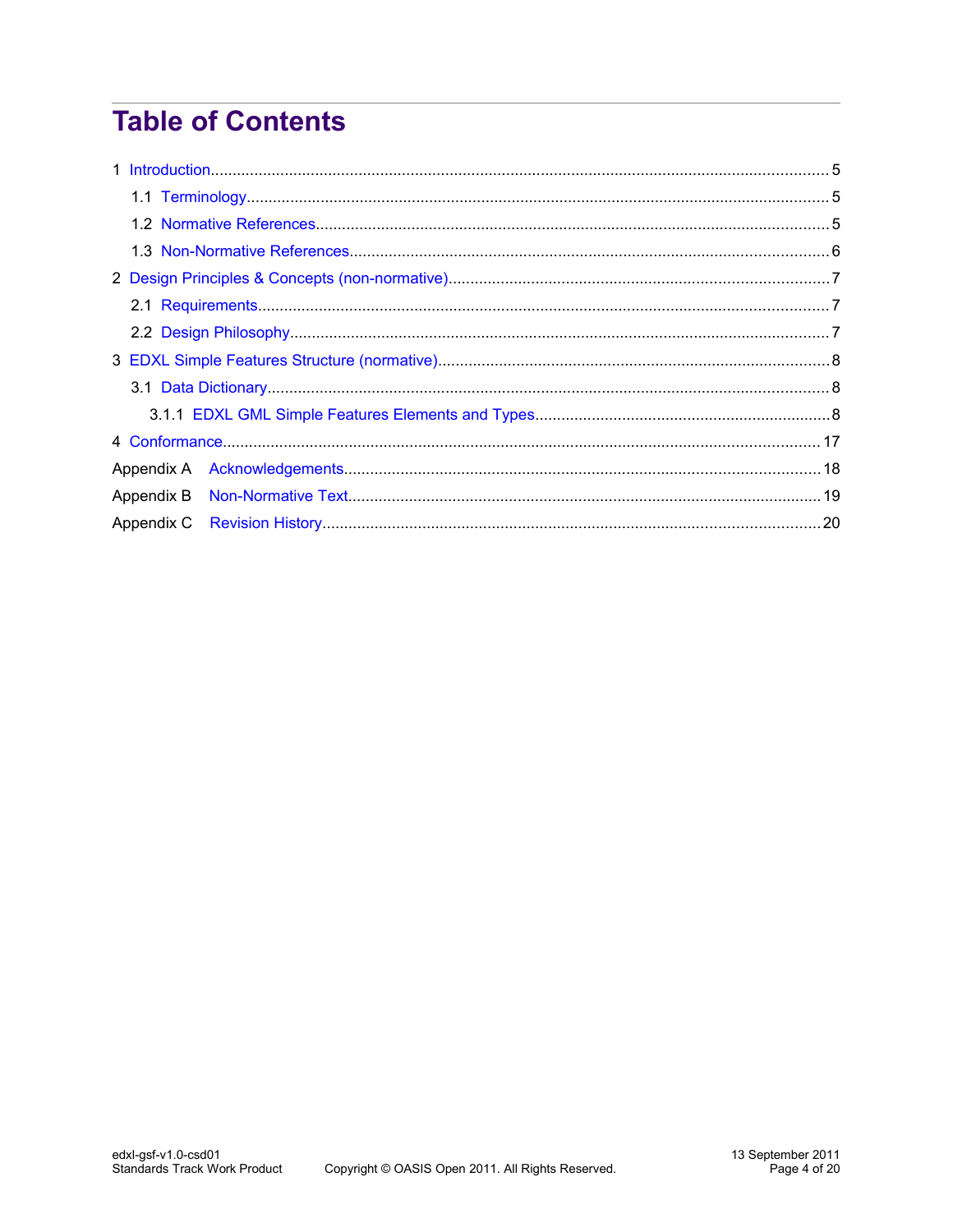# <span id="page-4-2"></span>**1 Introduction**

This document describes geospatial components and component types that can be reused across the suite of Emergency Data Exchange Language (EDXL) standards. This document is intended for internal use by the Emergency Management Technical Committee and its subcommittees as they develop specific standards utilizing these types. The goal is to enable reuse of components which are commonly used in specifications and which have been designed based on lessons learned from the development of the Common Alert Protocol 1.1, the Distribution Element 1.0, Hospital Availability and Resource Messaging. The first use of these common components is intended to be in Situation Reports 1.0 and the Distribution Element 2.0. The components will be used and expanded as needed for future EDXL specifications.

### <span id="page-4-1"></span>**1.1 Terminology**

The key words "MUST", "MUST NOT", "REQUIRED", "SHALL", "SHALL NOT", "SHOULD", "SHOULD NOT", "RECOMMENDED", "MAY", and "OPTIONAL" in this document are to be interpreted as described in **[\[RFC2119\]](#page-4-3)**.

### <span id="page-4-0"></span>**1.2 Normative References**

<span id="page-4-4"></span><span id="page-4-3"></span>

| [RFC2119]      | S. Bradner, Key words for use in RFCs to Indicate Requirement Levels,<br>http://www.ietf.org/rfc/rfc2119.txt, IETF RFC 2119, March 1997.                                                                                                |
|----------------|-----------------------------------------------------------------------------------------------------------------------------------------------------------------------------------------------------------------------------------------|
| [WGS 84]       | National Geospatial Intelligence Agency, Department of Defense World Geodetic<br>System 1984, http://earth-info.nga.mil/GandG/tr8350_2.html, NGA Technical<br>Report TR8350.2, January 2000.                                            |
| [XML 1.0]      | T. Bray, Extensible Markup Language (XML) 1.0 (Third Edition),<br>http://www.w3.org/TR/REC-xml/, W3C REC-XML-20040204, February 2004.                                                                                                   |
| [ISO 19107]    | ISO 19107:2003 Geographic information - Spatial schema.                                                                                                                                                                                 |
| [OGC GML]      | OpenGIS® Geography Markup Language (GML) Encoding Standard, OGC®<br>07-036, Version 3.2.1, October 2005.                                                                                                                                |
| [OGC SF]       | OpenGIS® Implementation Standard for Geographic information - Simple feature<br>access - Part 1: Common architecture, OGC® 06-103r4, Version 1.2.1, 4 August<br>2010.                                                                   |
| [OGC GML-SF]   | OpenGIS <sup>®</sup> Implementation Standard Profile for Geography Markup Language<br>(GML) simple features profile, OGC® 10-100r2, Version 2.0, 7 October 2010                                                                         |
| [OGC GML-SF]   | Geography Markup Language (GML) simple features profile Technical Note<br>OGC® 11-044, Version 2.0, 11 May 2011.                                                                                                                        |
| [OGC-OASIS-SF] | C. Reed, OGC® 2009 September OASIS where GML profile requirements v 2,<br>http://www.oasis-<br>open.org/apps/org/workgroup/emergency/download.php/34853/2009%20Septem<br>ber%20OASIS%20where%20GML%20profile%20requirements%20v%202.doc |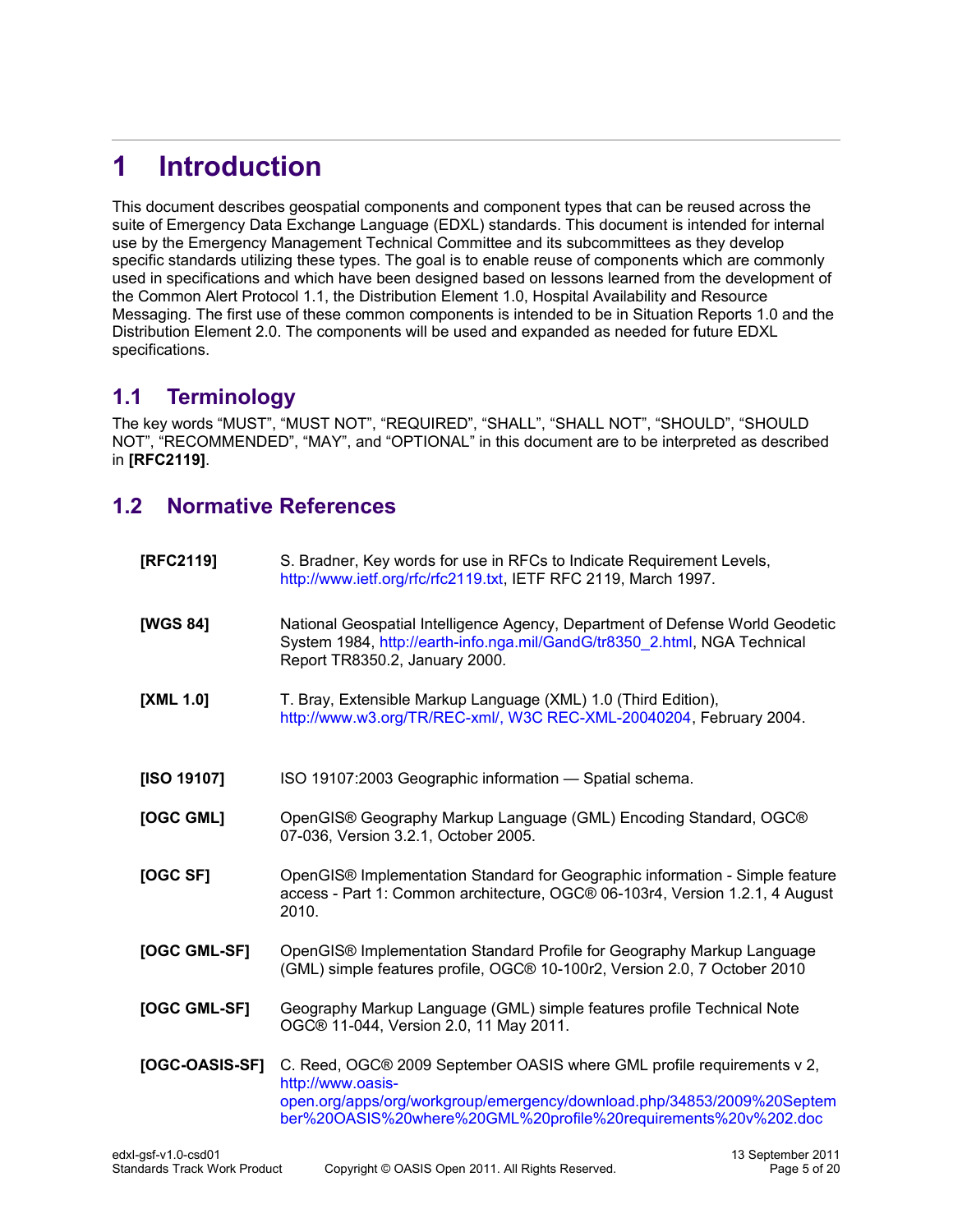| [namespaces] | T. Bray, Namespaces in XML, http://www.w3.org/TR/REC-xml-names/, W3C |
|--------------|----------------------------------------------------------------------|
|              | REC-xml-names-19990114, January 1999.                                |

**[dateTime]** N. Freed, XML Schema Part 2: Datatypes Second Edition, [http://www.w3.org/TR/xmlschema-2/#dateTime,](http://www.w3.org/TR/xmlschema-2/#dateTime) W3C REC-xmlschema-2, October 2004.

### <span id="page-5-0"></span>**1.3 Non-Normative References**

- **[EDXL GFR]** *EDXL General Functional Requirements*, [http://www.oasis](http://www.oasis-open.org/committees/document.php?document_id=10031&wg_abbrev=emergency)[open.org/committees/document.php?](http://www.oasis-open.org/committees/document.php?document_id=10031&wg_abbrev=emergency) [document\\_id=10031&wg\\_abbrev=emergency,](http://www.oasis-open.org/committees/document.php?document_id=10031&wg_abbrev=emergency) November 2004.
- **[EDXL-DE IG]** *EDXL Distribution Element Implementer's Guide*, [http://www.oasis](http://www.oasis-open.org/committees/document.php?document_id=14120&wg_abbrev=emergency)[open.org/committees/document.php?](http://www.oasis-open.org/committees/document.php?document_id=14120&wg_abbrev=emergency) [document\\_id=14120&wg\\_abbrev=emergency,](http://www.oasis-open.org/committees/document.php?document_id=14120&wg_abbrev=emergency) August 2005.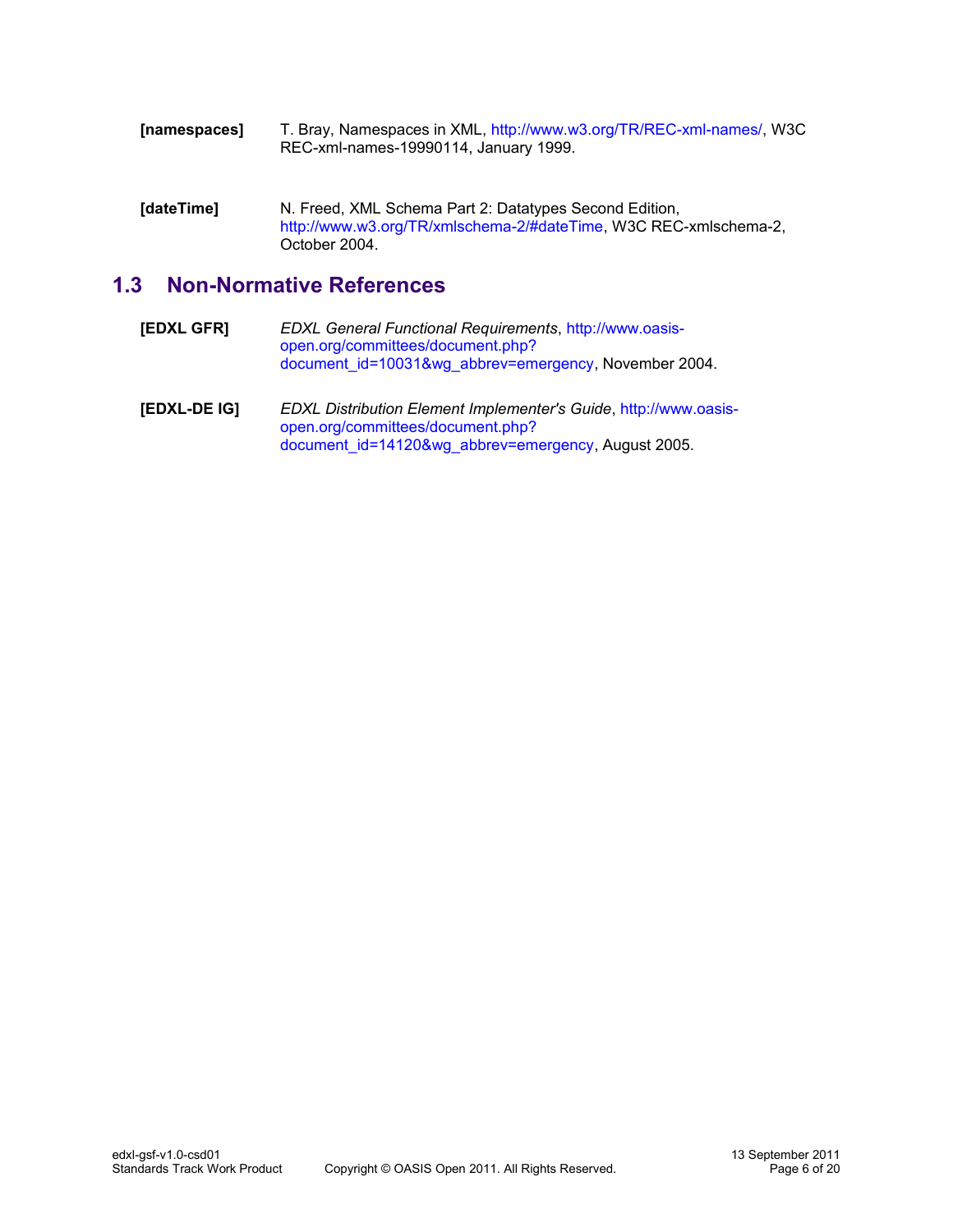# <span id="page-6-2"></span>**2 Design Principles & Concepts (non-normative)**

### <span id="page-6-1"></span>**2.1 Requirements**

This EDXL GML Simple Features Profile is based on GML Version 3.2.1, which is an OGC standard that has also been approved by ISO TC 211 as an International Standard.

This profile will be maintained as an OASIS document based on the OGC GML standard that would be normatively referenced by OASIS standards.

The requirements which form the non-normative basis for this initial version of the EDXL GML Simple Features Profile are contained in [OGC-EDXL-SF] (OGC® 09-181 Requirements for an OASIS GML Profile, v0.3.0 dated 2 December 2009). It contains comments received during a public comment period as well as additional requirements identified as part of the CAP profiling activity and other EDXL discussions.[OGC-EDXL-SF] provides the basis for this current draft EDXL GML Simple Features profile document.

### <span id="page-6-0"></span>**2.2 Design Philosophy**

Below are some of the guiding principles of the EDXL Simple Features:

- 1. Provide a method to capture and reuse location-based xml types and elements which are commonly needed across multiple EDXL standards.
- 2. Provide flexible mechanisms to update the common types efficiently, without slowing down the EDXL standards development process.
- 3. Allow for easy updates to capture fixes or improvements.
- 4. Capture common components resulting from significant thought and expertise, so new standards efforts do not have to reinvent the wheel and/or suffer from making the same mistake twice.
- 5. Speed the development of EDXL Standards through reuse of common components and thereby improve information sharing and data exchange across the local, state, tribal, national and nongovernmental organizations of different professions that provide emergency response and management services
- 6. Support the integration of data elements from profiles which enables efficient and effective reuse of other important open standards.

WGS 84 is the preferred default Coordinate Reference System (CRS). However, additional CRS's may be stated for cases in which national or regional policies, such as in China and India, dictate that other CRS/datums be used.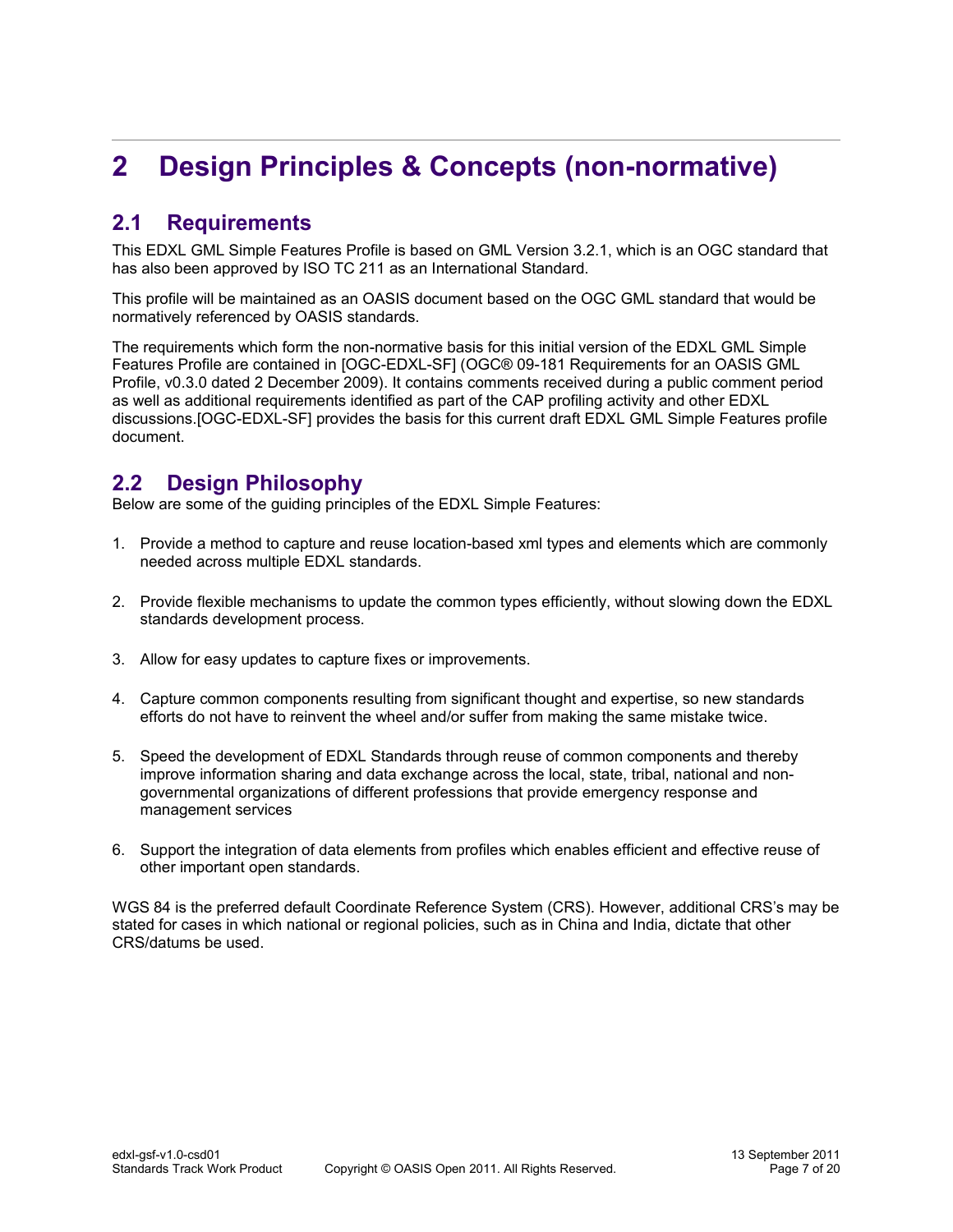# <span id="page-7-2"></span>**3 EDXL Simple Features Structure (normative)**

### <span id="page-7-1"></span>**3.1 Data Dictionary**

### <span id="page-7-0"></span>**3.1.1 EDXL GML Simple Features Elements and Types**

Namespaces and prefixes used below include:

```
edxl-gsf="urn:oasis:names:tc:emergency:edxl:gsf:1.0"
gml="http://www.opengis.net/gml/3.2"
gmlsf="http://www.opengis.net/gmlsf/2.0"
```

| <b>Element</b>      | <b>EDXLGeoLocation</b>                                                         |
|---------------------|--------------------------------------------------------------------------------|
| <b>Type</b>         | EDXLGeoLocationType                                                            |
| Usage               | Used to represent a geographic location                                        |
| Definition          |                                                                                |
| Comments            | 1.                                                                             |
| Schema              | edxl-qsf.xsd                                                                   |
| Schema<br>Component | <xs:element name="EDXLLocation" type="edxl-qsf:EDXLLocationType"></xs:element> |
| Used In             | Application specific component                                                 |
| Examples            |                                                                                |

| <b>Type</b>         | <b>EDXLGeoLocationType</b>                                                                                                                                                                                                                                                                            |
|---------------------|-------------------------------------------------------------------------------------------------------------------------------------------------------------------------------------------------------------------------------------------------------------------------------------------------------|
| BaseType            |                                                                                                                                                                                                                                                                                                       |
| Restriction         | None                                                                                                                                                                                                                                                                                                  |
| Usage               | Used to represent location by one of the following GML geometric elements:<br>Point<br>$\bullet$<br><b>CircleByCenterPoint</b><br>$\bullet$<br>Polygon<br>$\bullet$<br>Envelope<br>$\bullet$<br>LineString<br>٠                                                                                       |
| <b>Definition</b>   | A multipurpose type which allows choice of one of several geometric element types to best<br>suit the application requirement. This type is intended for use where a geographic location<br>must be represented by coordinates defined in a coordinate reference system (ex. Lat /<br>long in WGS 84) |
| Comments            | 1.                                                                                                                                                                                                                                                                                                    |
| Schema              | edxl-qsf.xsd                                                                                                                                                                                                                                                                                          |
| edxl-gsf-v1.0-csd01 | 13 September 2011                                                                                                                                                                                                                                                                                     |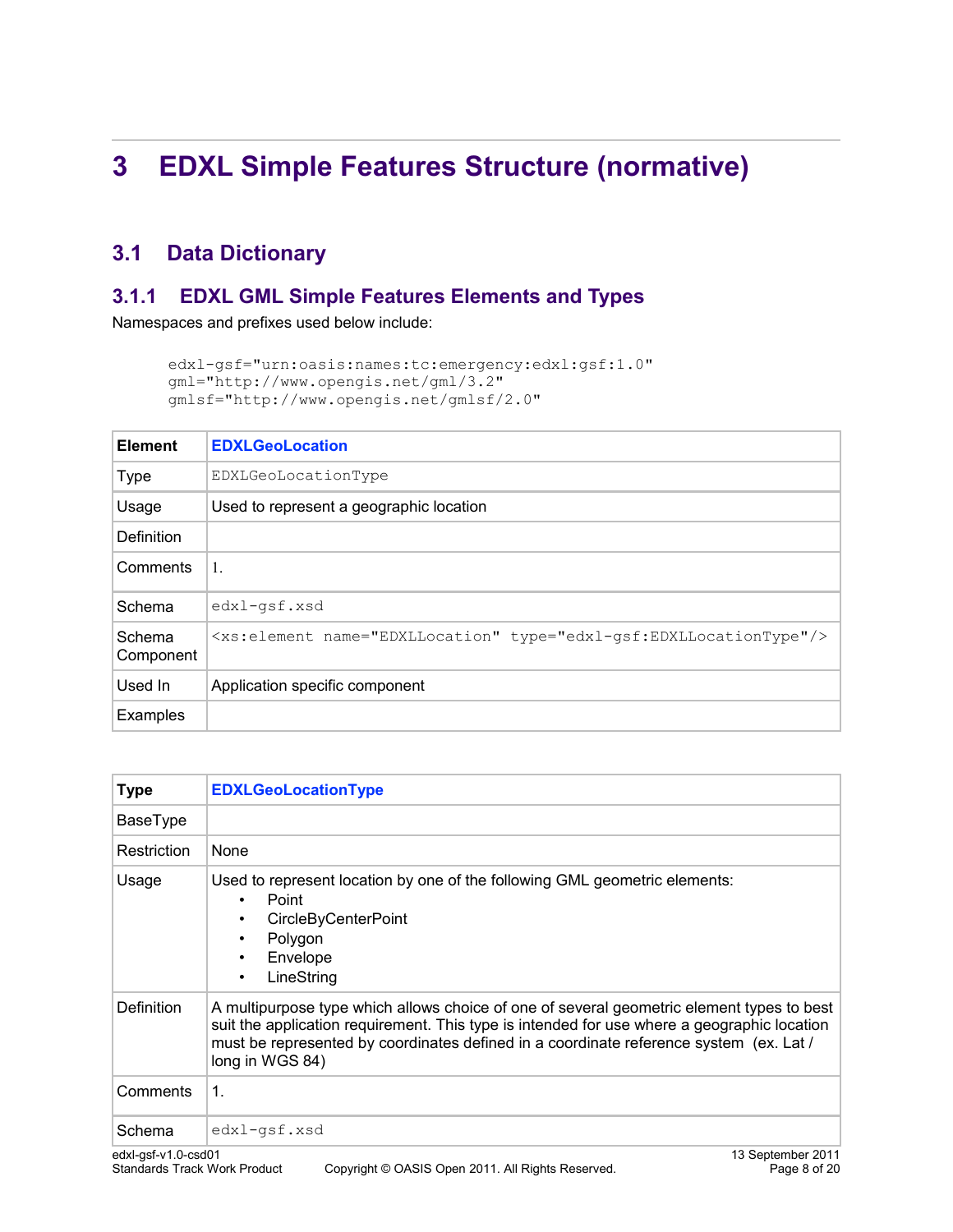| <b>Type</b>         | <b>EDXLGeoLocationType</b>                                                                                                                                                                                                                                                                                                                                                                                                                                                                                                           |
|---------------------|--------------------------------------------------------------------------------------------------------------------------------------------------------------------------------------------------------------------------------------------------------------------------------------------------------------------------------------------------------------------------------------------------------------------------------------------------------------------------------------------------------------------------------------|
| Schema<br>Component | <xs:complextype name="EDXLLocationType"><br/><math>&lt;</math>xs:choice&gt;<br/><xs:element maxoccurs="1" ref="gml:Point"></xs:element><br/><xs:element maxoccurs="1" ref="gml:CircleByCenterPoint"></xs:element><br/><xs:element maxoccurs="1" ref="gml:Polygon"></xs:element><br/><xs:element maxoccurs="1" ref="gml:Envelope"></xs:element><br/><xs:element maxoccurs="1" ref="gml:LineString"></xs:element><br/><math>\langle x s : \text{choice} \rangle</math><br/><math>\langle xs:complexType\rangle</math></xs:complextype> |
| Used In             | EDXLGeoLocation                                                                                                                                                                                                                                                                                                                                                                                                                                                                                                                      |

| <b>Element</b>      | <b>Point</b>                                                                                                                                                                                                                                                                                                                                                                                             |
|---------------------|----------------------------------------------------------------------------------------------------------------------------------------------------------------------------------------------------------------------------------------------------------------------------------------------------------------------------------------------------------------------------------------------------------|
| <b>Type</b>         | gml: PointType                                                                                                                                                                                                                                                                                                                                                                                           |
| Usage               | Use to identify a geographic point (may also include altitude)                                                                                                                                                                                                                                                                                                                                           |
| <b>Definition</b>   | A Point is defined by a single coordinate tuple. The direct position of a point is specified by<br>the pos element which is of type DirectPositionType.                                                                                                                                                                                                                                                  |
| Comments            | A point may be specified using either WGS 84 (latitude, longitude) or WGS 84<br>2.<br>(latitude, longitude, altitude).                                                                                                                                                                                                                                                                                   |
| Schema              | edxl-gsf-base.xsd; refers to:<br>http://schemas.opengis.net/gml/3.2.1/geometryBasic0dld.xsd                                                                                                                                                                                                                                                                                                              |
| Schema<br>Component | <element <br="" name="Point">type="qml:PointType"<br/>substitutionGroup="gml:AbstractGeometricPrimitive"&gt;<br/><annotation><br/><documentation><br/>A Point is defined by a single coordinate tuple. The direct<br/>position of a point is specified by the pos element which<br/>is of type DirectPositionType.<br/></documentation><br/></annotation><br/><math>\langle</math>/element&gt;</element> |
| Used In             | Application specific component                                                                                                                                                                                                                                                                                                                                                                           |
| Examples            | WGS 84 (latitude, longitude):<br><gml:point <br="" srsname="urn:ogc:def:crs:EPSG::4326">xmlns:gml="http://www.opengis.net/gml"&gt;<br/><gml:pos>45.256 -71.92</gml:pos><br/></gml:point><br>WGS 84 (latitude, longitude, altitude):<br><gml:point <br="" srsname="urn:ogc:def:crs:EPSG::4979">xmlns:gml="http://www.opengis.net/gml"&gt;<br/><gml:pos>-34.407 150.883 24.8</gml:pos><br/></gml:point>    |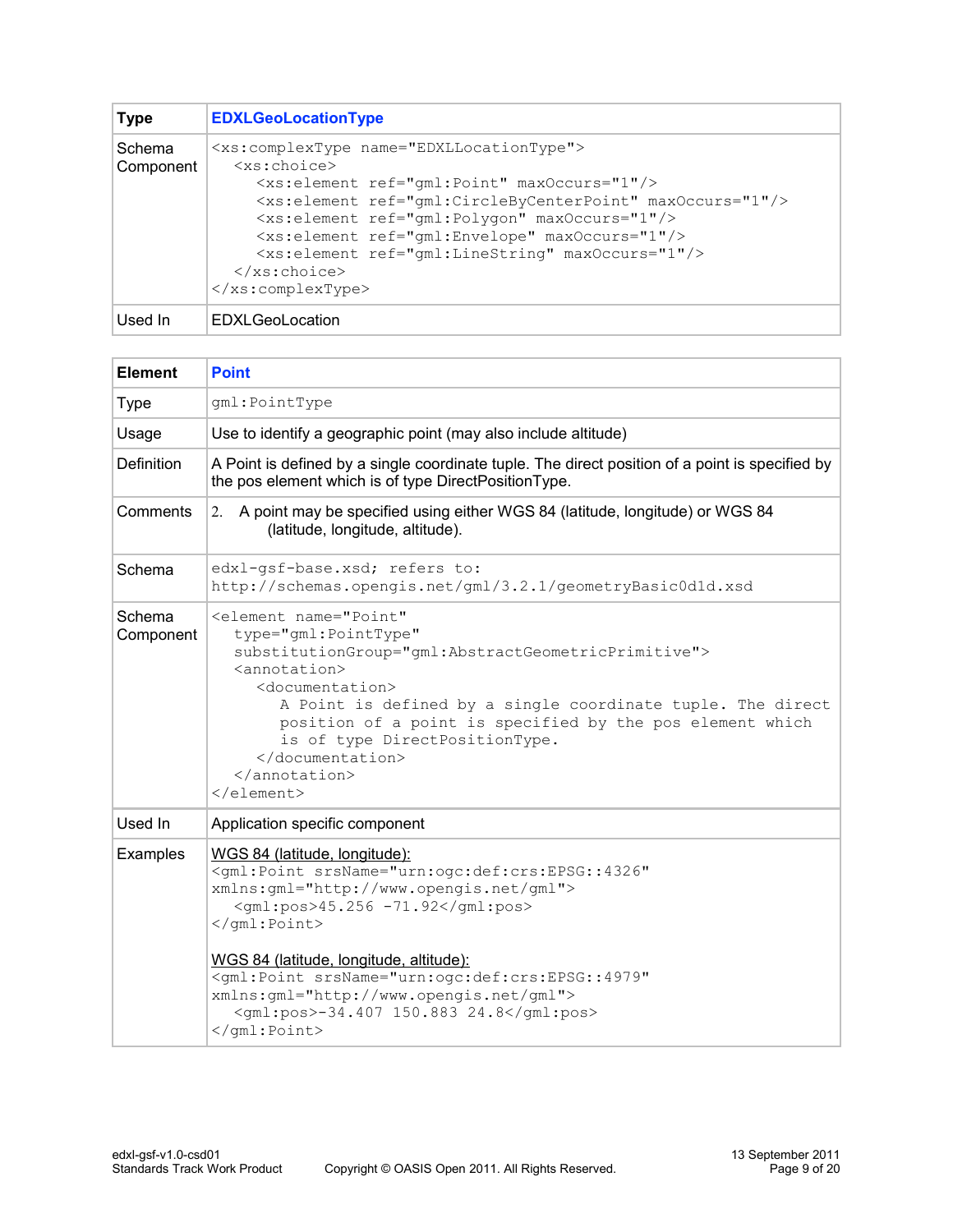| <b>Type</b>         | <b>PointType</b>                                                                                                                                                                                                                             |
|---------------------|----------------------------------------------------------------------------------------------------------------------------------------------------------------------------------------------------------------------------------------------|
| BaseType            | <b>Extension of gml: AbstractGeometricPrimitiveType</b>                                                                                                                                                                                      |
| Restriction         | <b>None</b>                                                                                                                                                                                                                                  |
| Usage               | Use to identify a geographic point (may also include altitude)                                                                                                                                                                               |
| Definition          | A Point is defined by a single coordinate tuple. The direct position of a point is specified by<br>the pos element which is of type DirectPositionType.                                                                                      |
| Comments            | 2. latitude and longitude values are separated by a space and are provided in that order                                                                                                                                                     |
| Schema              | edxl-gsf-base.xsd; refers to:<br>http://schemas.opengis.net/gml/3.2.1/geometryBasic0d1d.xsd                                                                                                                                                  |
| Schema<br>Component | <complextype name="PointType"><br/><complexcontent><br/><extension base="gml:AbstractGeometricPrimitiveType"><br/><sequence><br/><element ref="qml:pos"></element><br/></sequence><br/></extension><br/></complexcontent><br/></complextype> |
| Used In             | Point or semantically equivalent component                                                                                                                                                                                                   |

| <b>Element</b>      | <b>LineString</b>                                                                                                                                                                                                                                                                                                                                                                                                                                                                                                                           |
|---------------------|---------------------------------------------------------------------------------------------------------------------------------------------------------------------------------------------------------------------------------------------------------------------------------------------------------------------------------------------------------------------------------------------------------------------------------------------------------------------------------------------------------------------------------------------|
| <b>Type</b>         | gml:LineStringType                                                                                                                                                                                                                                                                                                                                                                                                                                                                                                                          |
| Usage               | Use to depict a linear connection between two direct positions                                                                                                                                                                                                                                                                                                                                                                                                                                                                              |
| Definition          | A LineString is a special curve that consists of a single segment with linear interpolation. It<br>is defined by two or more coordinate tuples, with linear interpolation between them. The<br>number of direct positions in the list shall be at least two.                                                                                                                                                                                                                                                                                |
| Comments            | 1. Application must specify whether directionality is implied in the coordinate sequence of<br>a linestring                                                                                                                                                                                                                                                                                                                                                                                                                                 |
| Schema              | edxl-qsf-base.xsd; refers to:<br>http://schemas.opengis.net/gml/3.2.1/geometryBasic0d1d.xsd                                                                                                                                                                                                                                                                                                                                                                                                                                                 |
| Schema<br>Component | <element <br="" name="LineString">type="gml:LineStringType"<br/>substitutionGroup="gml:AbstractCurve"&gt;<br/><math>\langle</math>annotation<math>\rangle</math><br/><documentation><br/>A LineString is a special curve that consists of a single<br/>segment with linear interpolation. It is defined by two or<br/>more coordinate tuples, with linear interpolation between<br/>them. The number of direct positions in the list shall be<br/>at least two.<br/></documentation><br/><math>\langle</math> annotation&gt;<br/></element> |
| Used In             | Application specific component                                                                                                                                                                                                                                                                                                                                                                                                                                                                                                              |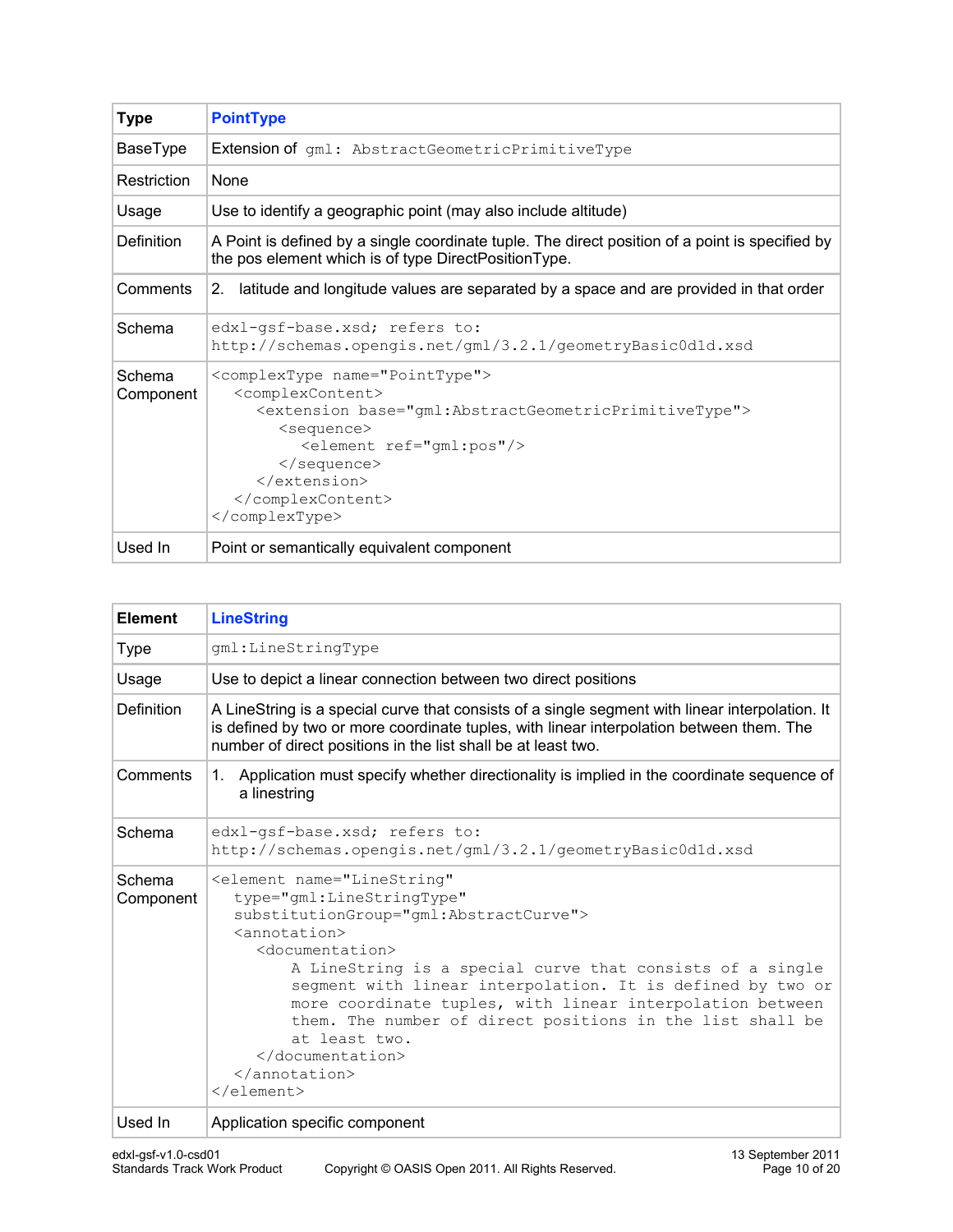| <b>Element</b> | <b>LineString</b>                                                                                                                                                                                                                   |
|----------------|-------------------------------------------------------------------------------------------------------------------------------------------------------------------------------------------------------------------------------------|
| Examples       | $\leq$ gml:LineString><br><gml:poslist><br/><math>45.256 - 110.45</math> <math>46.46 - 109.48</math> <math>43.84 - 109.86</math><br/><math>\langle</math>/qml:posList&gt;<br/><math>\langle</math>/qml:LineString&gt;</gml:poslist> |

| <b>Type</b>         | <b>LineStringType</b>                                                                                                                                                                                                                                                                                                                                              |
|---------------------|--------------------------------------------------------------------------------------------------------------------------------------------------------------------------------------------------------------------------------------------------------------------------------------------------------------------------------------------------------------------|
| BaseType            | Extension of gml: AbstractCurveType                                                                                                                                                                                                                                                                                                                                |
|                     |                                                                                                                                                                                                                                                                                                                                                                    |
| Restriction         | This profile shall restrict LineString to being simple; that is a simple LineString does not<br>overlap or repeat on itself                                                                                                                                                                                                                                        |
| Usage               | Use to depict a linear connection between two direct positions                                                                                                                                                                                                                                                                                                     |
| <b>Definition</b>   | A LineString is a special curve that consists of a single segment with linear interpolation. It<br>is defined by two or more coordinate tuples, with linear interpolation between them. The<br>number of direct positions in the list shall be at least two.                                                                                                       |
| Comments            | $\mathbf{1}$ .                                                                                                                                                                                                                                                                                                                                                     |
| Schema              | edxl-qsf-base.xsd; refers to:<br>http://schemas.opengis.net/gml/3.2.1/geometryBasicOd1d.xsd                                                                                                                                                                                                                                                                        |
| Schema<br>Component | <complextype name="LineStringType"><br/><complexcontent><br/><extension base="qml:AbstractCurveType"><br/><sequence><br/><choice><br/><element <math="" maxoccurs="un-&lt;br&gt;bounded" minoccurs="2" ref="gml:pos">/<br/><element ref="qml:posList"></element><br/></element></choice><br/></sequence><br/></extension><br/></complexcontent><br/></complextype> |
| Used In             | LineString or semantically equivalent component                                                                                                                                                                                                                                                                                                                    |

| <b>Element</b> | <b>CircleByCenterPoint</b>                                                                                                                                           |
|----------------|----------------------------------------------------------------------------------------------------------------------------------------------------------------------|
| <b>Type</b>    | qml:CircleByCenterPointType                                                                                                                                          |
| Usage          |                                                                                                                                                                      |
| Definition     | A gml:CircleByCenterPoint is an gml:ArcByCenterPoint with identical start and end angle<br>to form a full circle. Again, this representation can be used only in 2D. |
| Comments       | 1.                                                                                                                                                                   |
| Schema         | edxl-qsf-base.xsd; refers to:<br>http://schemas.opengis.net/gml/3.2.1/geometryPrimitives.xsd                                                                         |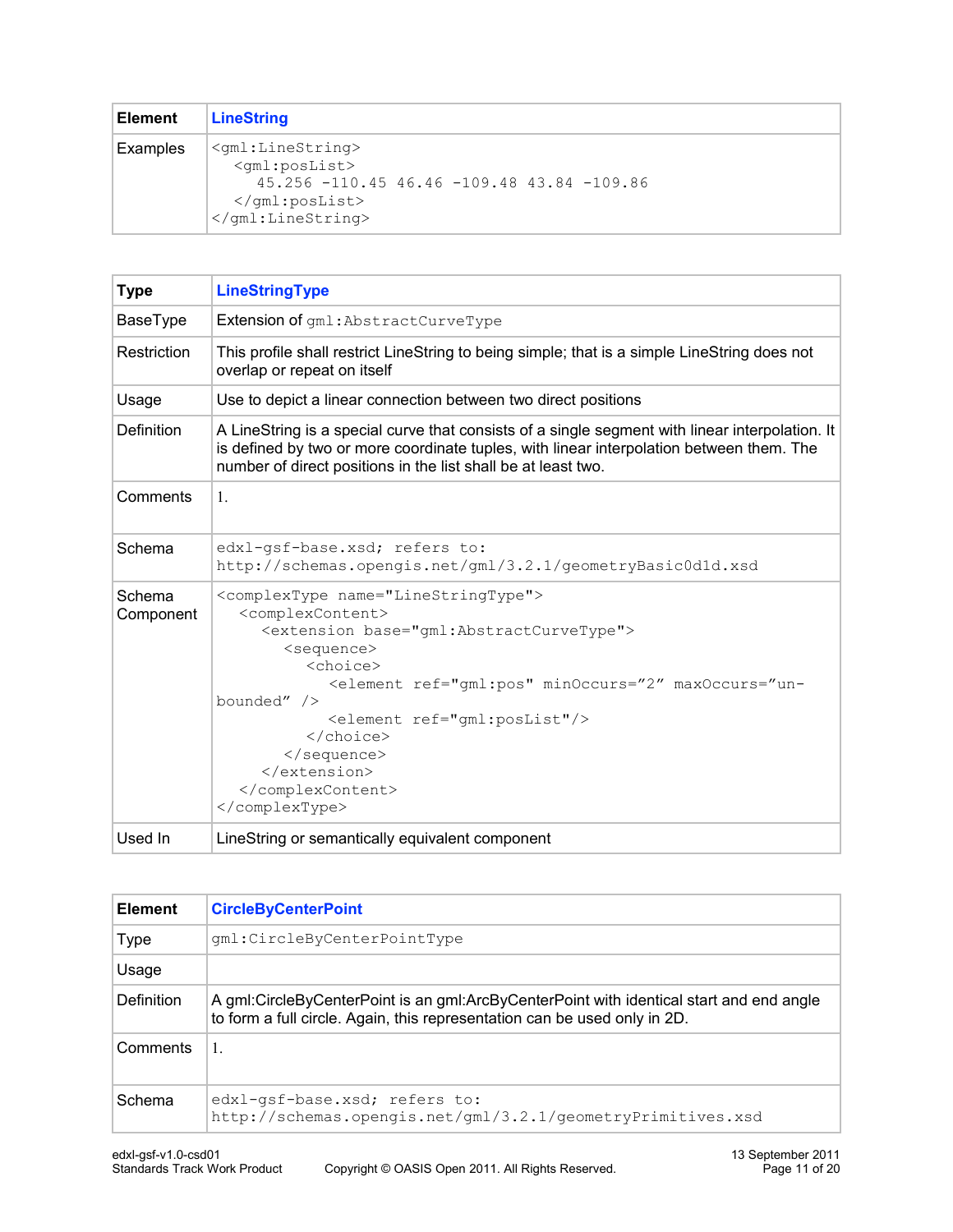| <b>Element</b>      | <b>CircleByCenterPoint</b>                                                                                                                                                                                                                                                                                                                                                                                                                 |  |  |
|---------------------|--------------------------------------------------------------------------------------------------------------------------------------------------------------------------------------------------------------------------------------------------------------------------------------------------------------------------------------------------------------------------------------------------------------------------------------------|--|--|
| Schema<br>Component | <element <br="" name="CircleByCenterPoint">type="qml:CircleByCenterPointType"<br/>substitutionGroup="gml:ArcByCenterPoint"&gt;<br/><annotation><br/><documentation><br/>A gml:CircleByCenterPoint is an gml:ArcByCenterPoint with<br/>identical start and end angle to form a full circle. Again,<br/>this representation can be used only in 2D.<br/></documentation><br/><math>\langle</math> annotation&gt;<br/></annotation></element> |  |  |
| Used In             | Application specific component                                                                                                                                                                                                                                                                                                                                                                                                             |  |  |
| Examples            | $\le$ qml:Curve qml:id="c01"<br>srsName="http://www.opengis.net/def/crs/EPSG/0/4326"><br>$\le$ qml: seqments><br><gml:circlebycenterpoint numarc="1"><br/><gml:pos>50.717 7.086</gml:pos><br/><gml:radius uom="m">20</gml:radius><br/></gml:circlebycenterpoint><br>$\langle$ /qml:seqments><br>                                                                                                                                           |  |  |

| <b>Type</b>         | <b>CircleByCenterPointType</b>                                                                                                                                                                                                                                                                                                                                                                                                                        |  |  |  |
|---------------------|-------------------------------------------------------------------------------------------------------------------------------------------------------------------------------------------------------------------------------------------------------------------------------------------------------------------------------------------------------------------------------------------------------------------------------------------------------|--|--|--|
| BaseType            | Restriction of gml: ArcByCenterPointType                                                                                                                                                                                                                                                                                                                                                                                                              |  |  |  |
| Usage               |                                                                                                                                                                                                                                                                                                                                                                                                                                                       |  |  |  |
| Definition          | A gml:CircleByCenterPoint is an gml:ArcByCenterPoint with identical start and end angle<br>to form a full circle. Again, this representation can be used only in 2D.                                                                                                                                                                                                                                                                                  |  |  |  |
| Comments            | $\mathbf{1}$ .                                                                                                                                                                                                                                                                                                                                                                                                                                        |  |  |  |
| Schema              | edxl-gsf-base.xsd; refers to:<br>http://schemas.opengis.net/gml/3.2.1/geometryPrimitives.xsd                                                                                                                                                                                                                                                                                                                                                          |  |  |  |
| Schema<br>Component | <complextype name="CircleByCenterPointType"><br/><complexcontent><br/><restriction base="qml:ArcByCenterPointType"><br/><sequence><br/><choice><br/><element ref="qml:pos"></element><br/><element ref="qml:posList"></element><br/><math>\langle</math>/choice&gt;<br/><element name="radius" type="qml:LengthType"></element><br/><math>\langle</math>/sequence&gt;<br/></choice></sequence></restriction><br/></complexcontent><br/></complextype> |  |  |  |
| Used In             | CircleByCenterPoint or semantically equivalent component                                                                                                                                                                                                                                                                                                                                                                                              |  |  |  |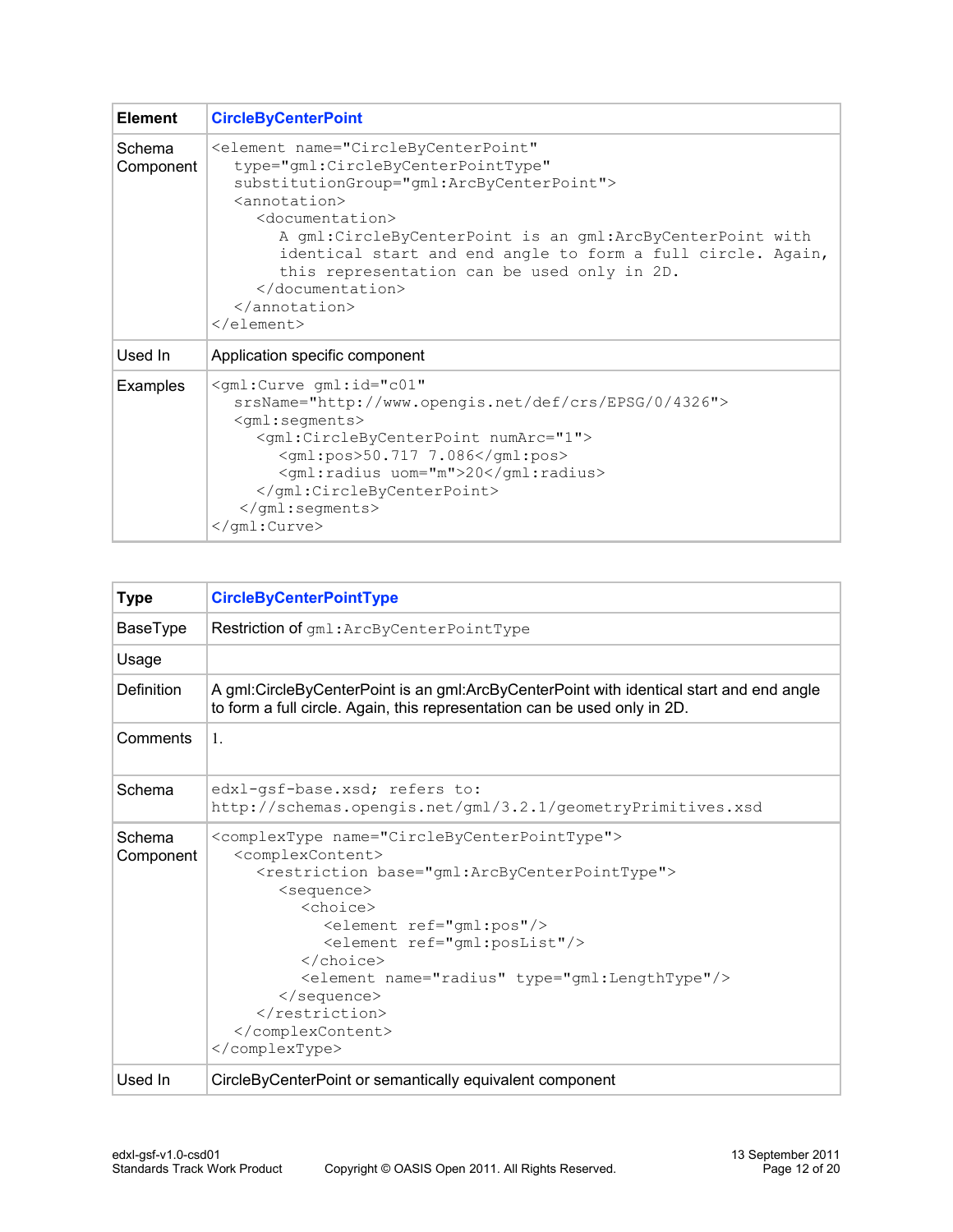| <b>Element</b>      | <b>Polygon</b>                                                                                                                                                                                                                                                                                                                                                                                                                                                                                    |  |  |  |  |  |
|---------------------|---------------------------------------------------------------------------------------------------------------------------------------------------------------------------------------------------------------------------------------------------------------------------------------------------------------------------------------------------------------------------------------------------------------------------------------------------------------------------------------------------|--|--|--|--|--|
| <b>Type</b>         | gml:PolygonType                                                                                                                                                                                                                                                                                                                                                                                                                                                                                   |  |  |  |  |  |
| Restriction         | None                                                                                                                                                                                                                                                                                                                                                                                                                                                                                              |  |  |  |  |  |
| Usage               |                                                                                                                                                                                                                                                                                                                                                                                                                                                                                                   |  |  |  |  |  |
| Definition          | A planar surface defined by 1 exterior boundary and 0 or more interior boundaries.                                                                                                                                                                                                                                                                                                                                                                                                                |  |  |  |  |  |
|                     | A Polygon is a special surface that is defined by a single surface patch (see D.3.6 in [ISO<br>19107] ISO 19107:2003 Geographic information - Spatial schema.). The boundary of this<br>patch is coplanar and the polygon uses planar interpolation in its interior.<br>The elements exterior and interior describe the surface boundary of the polygon.                                                                                                                                          |  |  |  |  |  |
| Comments            | 1.                                                                                                                                                                                                                                                                                                                                                                                                                                                                                                |  |  |  |  |  |
| Schema              | edxl-gsf-base.xsd; refers to:<br>http://schemas.opengis.net/gml/3.2.1/geometryBasic2d.xsd                                                                                                                                                                                                                                                                                                                                                                                                         |  |  |  |  |  |
| Schema<br>Component | <element <br="" name="Polygon">type="gml:PolygonType"<br/>substitutionGroup="gml:AbstractSurface"&gt;<br/><annotation><br/><documentation><br/>A Polygon is a special surface that is defined by a single<br/>surface patch (see D.3.6). The boundary of this patch is<br/>coplanar and the polygon uses planar interpolation in its<br/>interior.<br/>The elements exterior and interior describe the surface<br/>boundary of the polygon.<br/></documentation><br/></annotation><br/></element> |  |  |  |  |  |
| Used In             | Application specific component                                                                                                                                                                                                                                                                                                                                                                                                                                                                    |  |  |  |  |  |
| Examples            | <gml:polygon><br/><gml:exterior><br/><gml:linearring><br/><gml:poslist><br/>45.256 -110.45 46.46 -109.48 43.84 -109.86<br/><math>45.256 - 110.45</math><br/></gml:poslist><br/><math>\langle</math>/qml:LinearRing&gt;<br/></gml:linearring></gml:exterior><br/></gml:polygon>                                                                                                                                                                                                                    |  |  |  |  |  |
|                     |                                                                                                                                                                                                                                                                                                                                                                                                                                                                                                   |  |  |  |  |  |

| <b>Type</b> | PolygonType              |
|-------------|--------------------------|
| BaseType    | gml: AbstractSurfaceType |
| Restriction | None                     |
| Usage       |                          |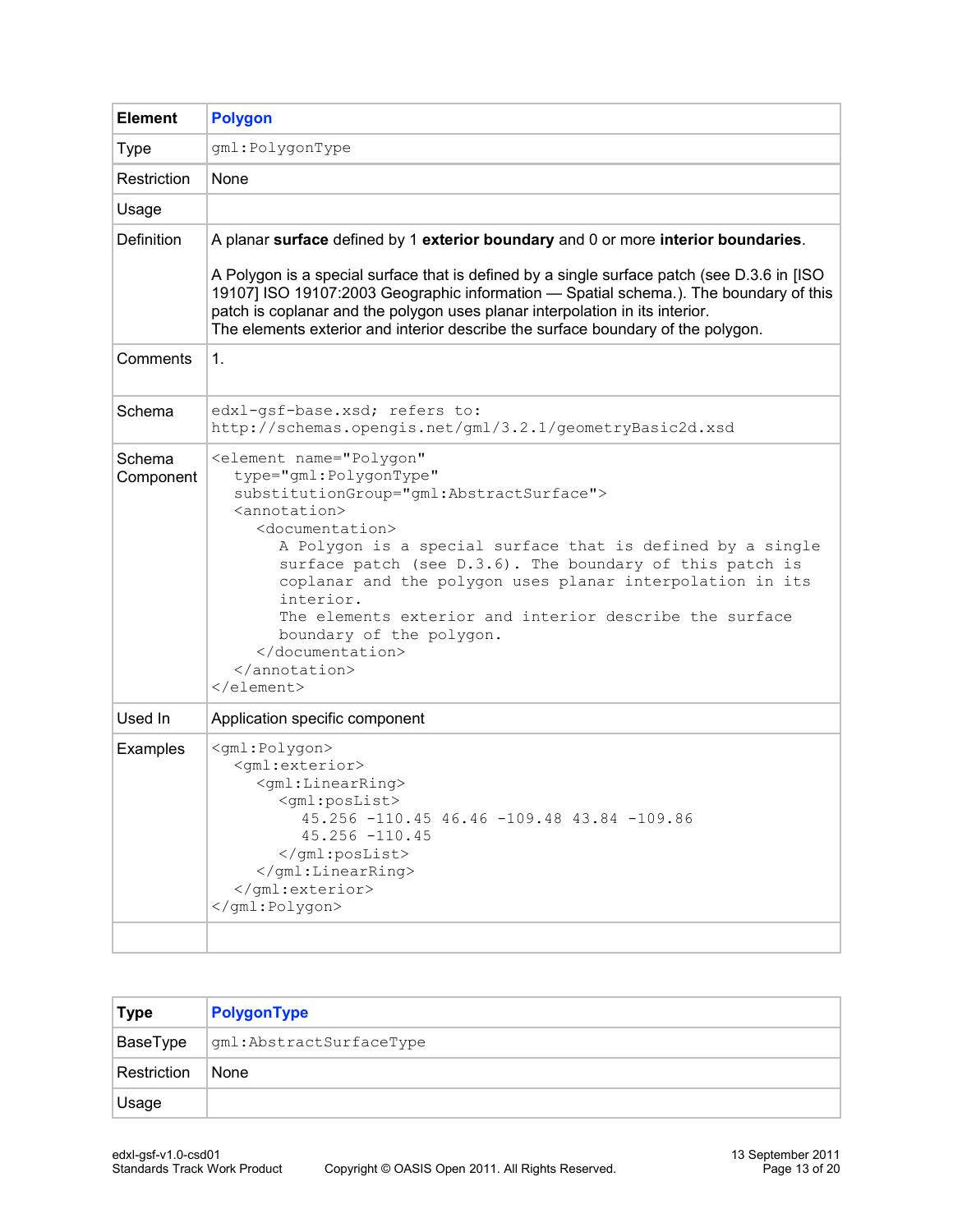| <b>Type</b>         | <b>PolygonType</b>                                                                                                                                                                                                                                                                                                                                                                                                                                                                                                                                                                                                 |  |  |  |
|---------------------|--------------------------------------------------------------------------------------------------------------------------------------------------------------------------------------------------------------------------------------------------------------------------------------------------------------------------------------------------------------------------------------------------------------------------------------------------------------------------------------------------------------------------------------------------------------------------------------------------------------------|--|--|--|
| <b>Definition</b>   | A planar surface defined by 1 exterior boundary and 0 or more interior boundaries*.                                                                                                                                                                                                                                                                                                                                                                                                                                                                                                                                |  |  |  |
|                     | A Polygon is a special surface that is defined by a single surface patch (see D.3.6). The<br>boundary of this patch is coplanar and the polygon uses planar interpolation in its interior <sup>*</sup> .<br>The elements exterior and interior* describe the surface boundary of the polygon.<br>A boundary of a surface consists of a number of rings. In the normal 2D case, one of these<br>rings is distinguished as being the exterior boundary. In a general manifold this is not<br>always possible, in which case all boundaries shall be listed as interior boundaries and the<br>exterior will be empty. |  |  |  |
|                     | A boundary of a surface consists of a number of rings. The "interior" rings separate the<br>surface/surface patch from the area enclosed by the rings*.                                                                                                                                                                                                                                                                                                                                                                                                                                                            |  |  |  |
| Comments            | In reference to Notes (*) from above: For the purpose of initial release of this<br>1.<br>specification, the polygon 'interior' element has been removed to simplify the schema<br>to promote adoption and implementation across EDXL message standards.                                                                                                                                                                                                                                                                                                                                                           |  |  |  |
| Schema              | edxl-gsf-base.xsd; refers to:<br>http://schemas.opengis.net/gml/3.2.1/geometryBasic2d.xsd                                                                                                                                                                                                                                                                                                                                                                                                                                                                                                                          |  |  |  |
| Schema<br>Component | <complextype name="PolygonType"><br/><complexcontent><br/><extension base="gml:AbstractSurfaceType"><br/><sequence><br/><element minoccurs="0" ref="gml:exterior"></element></sequence></extension></complexcontent></complextype>                                                                                                                                                                                                                                                                                                                                                                                 |  |  |  |
|                     | <br><br><br>                                                                                                                                                                                                                                                                                                                                                                                                                                                                                                                                                                                                       |  |  |  |
| Used In             | Polygon or semantically equivalent component                                                                                                                                                                                                                                                                                                                                                                                                                                                                                                                                                                       |  |  |  |

| <b>Element</b> | <b>Envelope</b>                                                                                                                                                                                                                                                                                                                                                                                                                                                                                                                                                                                                          |  |  |  |
|----------------|--------------------------------------------------------------------------------------------------------------------------------------------------------------------------------------------------------------------------------------------------------------------------------------------------------------------------------------------------------------------------------------------------------------------------------------------------------------------------------------------------------------------------------------------------------------------------------------------------------------------------|--|--|--|
| BaseType       | qml:EnvelopeType                                                                                                                                                                                                                                                                                                                                                                                                                                                                                                                                                                                                         |  |  |  |
| Usage          |                                                                                                                                                                                                                                                                                                                                                                                                                                                                                                                                                                                                                          |  |  |  |
| Definition     | Envelope defines an extent using a pair of positions defining opposite corners in arbitrary<br>dimensions. The first direct position is the "lower corner" (a coordinate position con-sisting<br>of all the minimal ordinates for each dimension for all points within the envelope), the<br>second one the "upper corner" (a coordinate position consisting of all the maximal<br>ordinates for each dimension for all points within the envelope).<br>The use of the properties "coordinates" and "pos" has been deprecated. The explicitly<br>named properties "lowerCorner" and "upperCorner" shall be used instead. |  |  |  |
| Comments       | 1.                                                                                                                                                                                                                                                                                                                                                                                                                                                                                                                                                                                                                       |  |  |  |
| <b>Schema</b>  | edxl-qsf-base.xsd; refers to:<br>http://schemas.opengis.net/gml/3.2.1/geometryBasic0dld.xsd                                                                                                                                                                                                                                                                                                                                                                                                                                                                                                                              |  |  |  |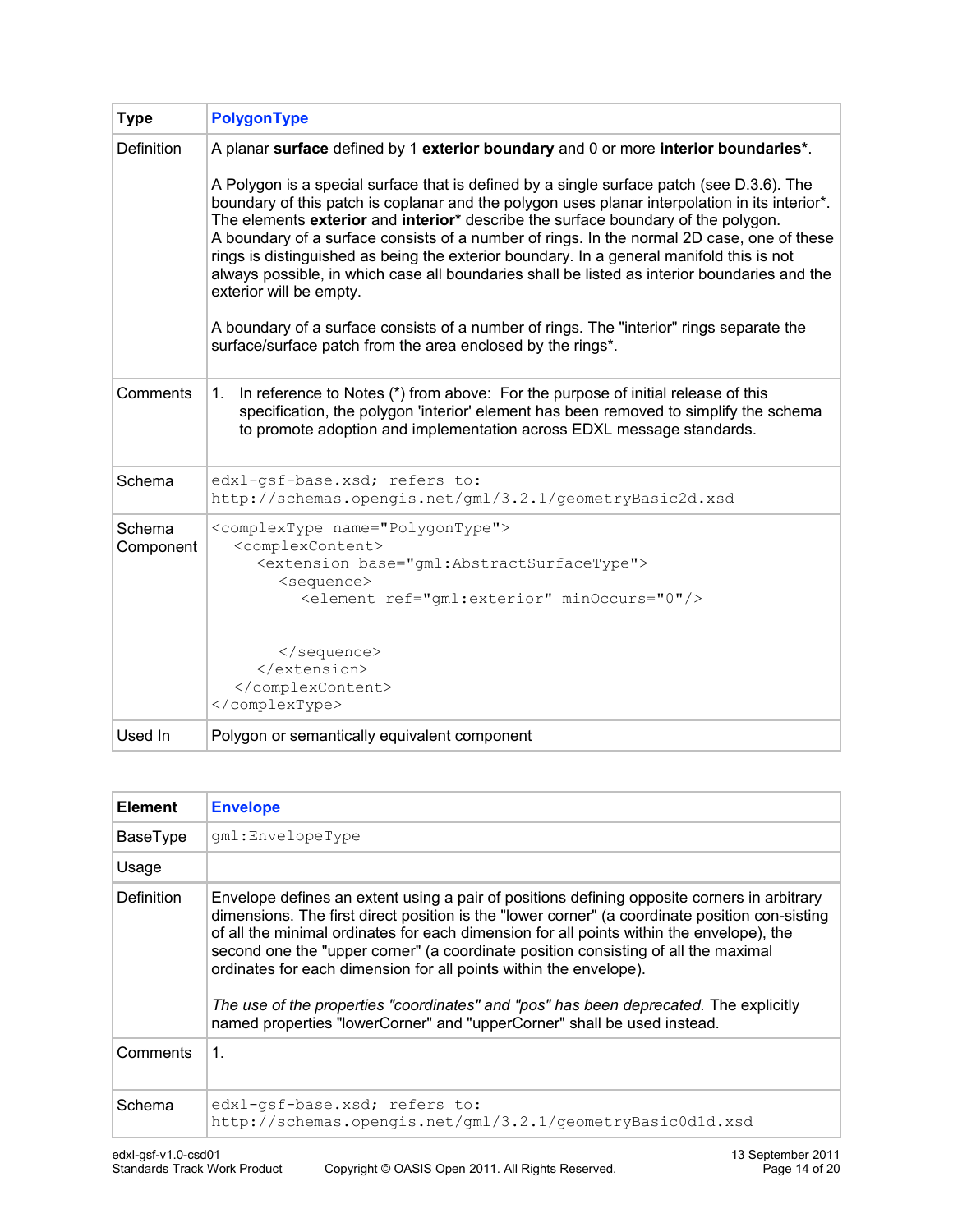| <b>Element</b>      | <b>Envelope</b>                                                                                                                                                                                                                                                                                                                                                                                                                                                                                                                                                                                                                                                                                                                                                                                                                                                                              |  |  |
|---------------------|----------------------------------------------------------------------------------------------------------------------------------------------------------------------------------------------------------------------------------------------------------------------------------------------------------------------------------------------------------------------------------------------------------------------------------------------------------------------------------------------------------------------------------------------------------------------------------------------------------------------------------------------------------------------------------------------------------------------------------------------------------------------------------------------------------------------------------------------------------------------------------------------|--|--|
| Schema<br>Component | <element <br="" name="Envelope">type="qml:EnvelopeType"<br/>substitutionGroup="gml:AbstractObject"&gt;<br/><annotation><br/><documentation><br/>Envelope defines an extent using a pair of positions defin-<br/>ing opposite corners in arbitrary dimensions. The first<br/>direct position is the "lower corner" (a coordinate posi-<br/>tion consisting of all the minimal ordinates for each di-<br/>mension for all points within the envelope), the second one<br/>the "upper corner" (a coordinate position consisting of all<br/>the maximal ordinates for each dimension for all points<br/>within the envelope).<br/>The use of the properties "coordinates" and "pos" has been<br/>deprecated. The explicitly named properties "lowerCorner"<br/>and "upperCorner" shall be used instead.<br/></documentation><br/><math>\langle</math> annotation&gt;<br/></annotation></element> |  |  |
| Used In             | gml: boundedBy or other application-specific component                                                                                                                                                                                                                                                                                                                                                                                                                                                                                                                                                                                                                                                                                                                                                                                                                                       |  |  |
| Examples            | <gml:envelope><br/><gml:lowercorner>42.943 -71.032</gml:lowercorner><br/><gml:uppercorner>43.039 -69.856</gml:uppercorner><br/></gml:envelope>                                                                                                                                                                                                                                                                                                                                                                                                                                                                                                                                                                                                                                                                                                                                               |  |  |

| <b>Type</b>         | <b>EnvelopeType</b>                                                                                                                                                                                                                                                                                                                                                                                                                                  |  |  |
|---------------------|------------------------------------------------------------------------------------------------------------------------------------------------------------------------------------------------------------------------------------------------------------------------------------------------------------------------------------------------------------------------------------------------------------------------------------------------------|--|--|
| BaseType            | Substitution group: gml: AbstractObject                                                                                                                                                                                                                                                                                                                                                                                                              |  |  |
| Restriction         | <b>None</b>                                                                                                                                                                                                                                                                                                                                                                                                                                          |  |  |
| Usage               |                                                                                                                                                                                                                                                                                                                                                                                                                                                      |  |  |
| Definition          | Envelope defines an extent using a pair of positions defining opposite corners in arbitrary<br>dimensions. The first direct position is the "lower corner" (a coordinate position con-sisting<br>of all the minimal ordinates for each dimension for all points within the envelope), the<br>second one the "upper corner" (a coordinate position consisting of all the maximal<br>ordinates for each dimension for all points within the envelope). |  |  |
| Comments            | $\mathbf{1}$ .                                                                                                                                                                                                                                                                                                                                                                                                                                       |  |  |
| Schema              | edxl-qsf-base.xsd; refers to:<br>http://schemas.opengis.net/gml/3.2.1/geometryBasic0d1d.xsd                                                                                                                                                                                                                                                                                                                                                          |  |  |
| Schema<br>Component | <complextype name="EnvelopeType"><br/><sequence><br/><element name="lowerCorner" type="gml:DirectPositionType"></element><br/><element name="upperCorner" type="gml:DirectPositionType"></element><br/></sequence><br/><attributegroup ref="gml:SRSReferenceGroup"></attributegroup><br/></complextype>                                                                                                                                              |  |  |
| Used In             | Envelope or semantically equivalent component                                                                                                                                                                                                                                                                                                                                                                                                        |  |  |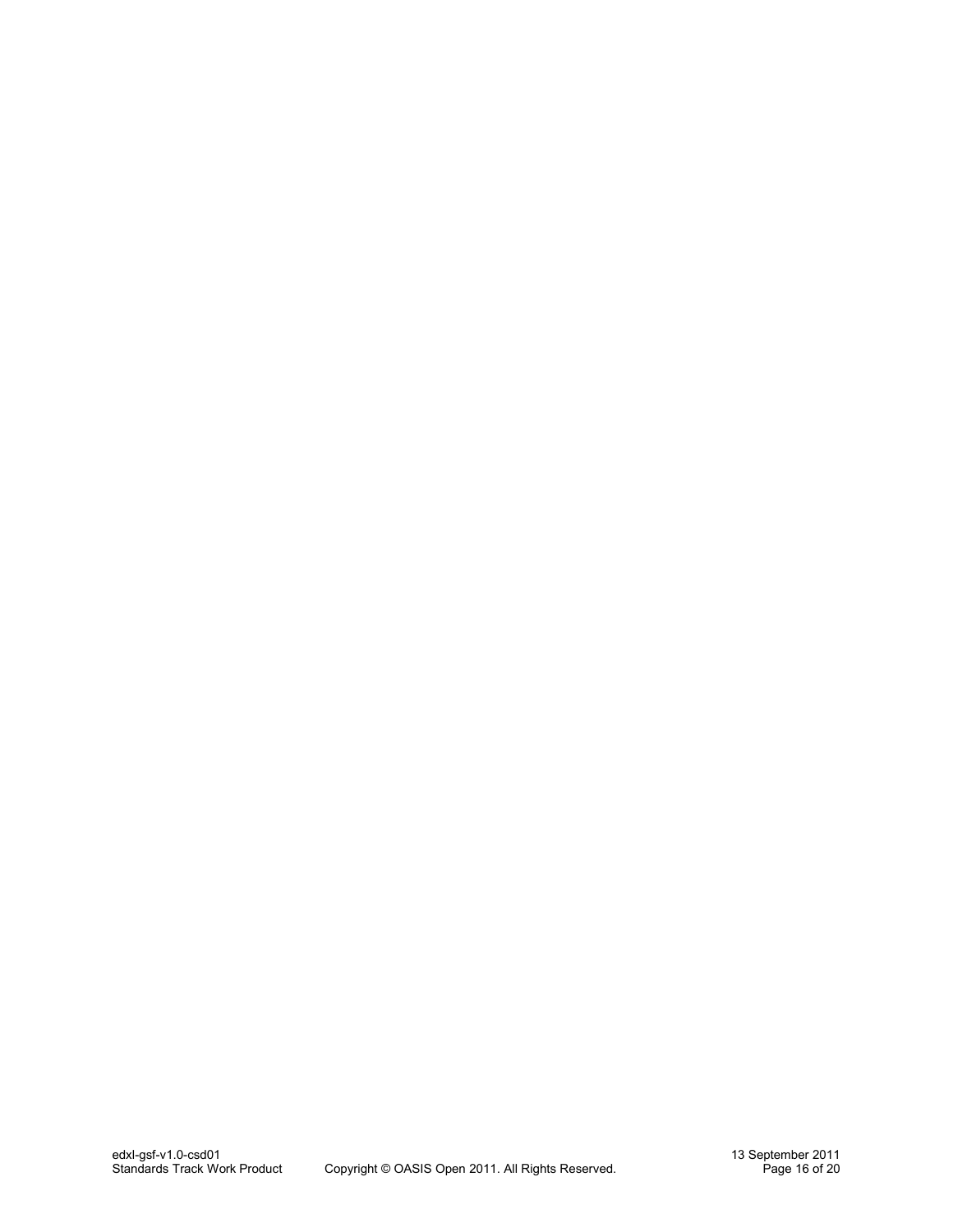## <span id="page-16-0"></span>**4 Conformance**

The last numbered section in the specification must be the Conformance section. Conformance Statements/Clauses go here.

TBD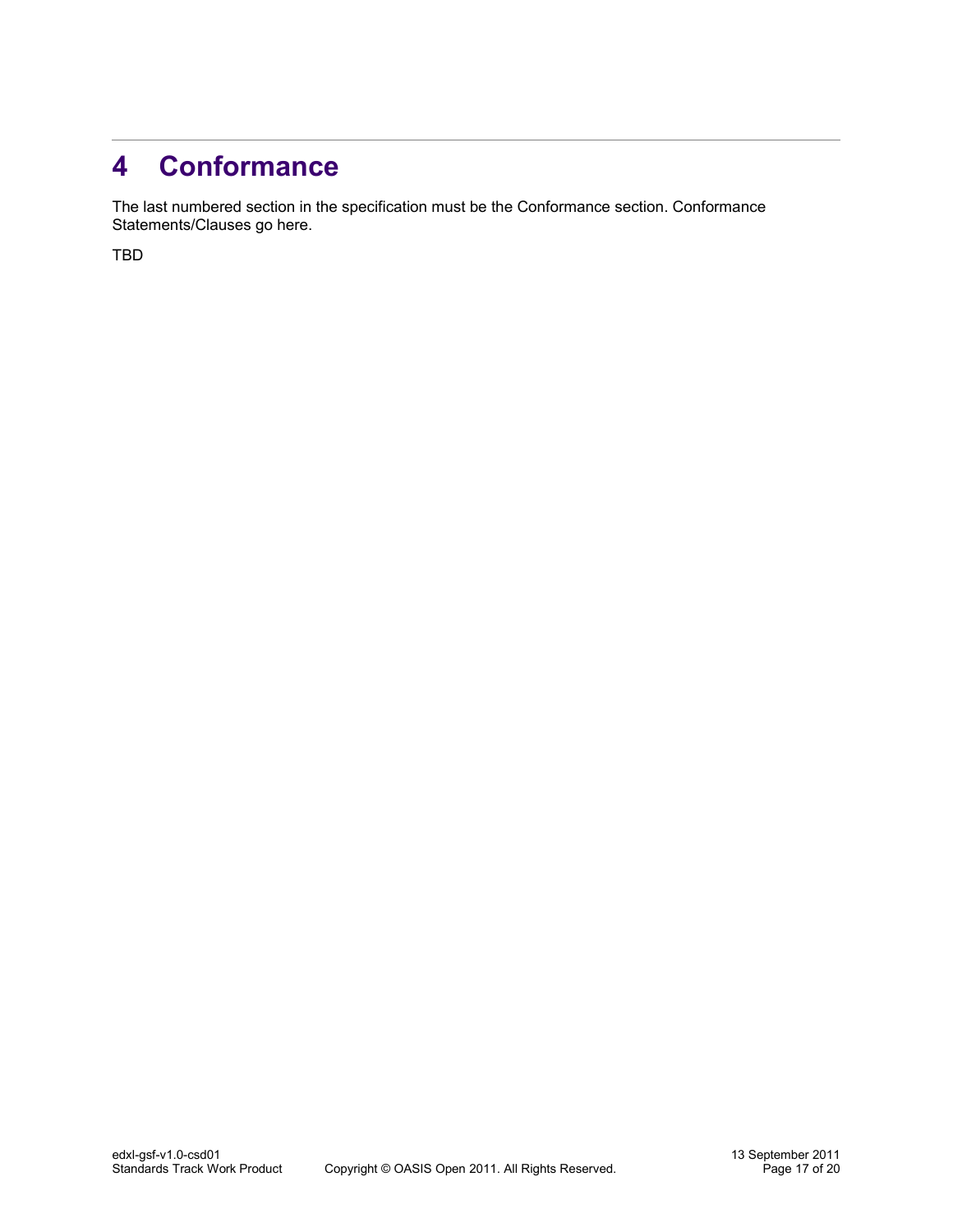### **Appendix A Acknowledgements**

The following individuals have participated in the creation of this specification and are gratefully acknowledged:

#### **Participants:**

<span id="page-17-0"></span>Lewis Leinenweber, EvoTec, Member Werner Joerg, IEM, Inc., Member Carl Reed, OGC, Member Don McGarry, MITRE Corp., Member Jeff Waters, DoD, Member Tim Grapes, EvoTec, Member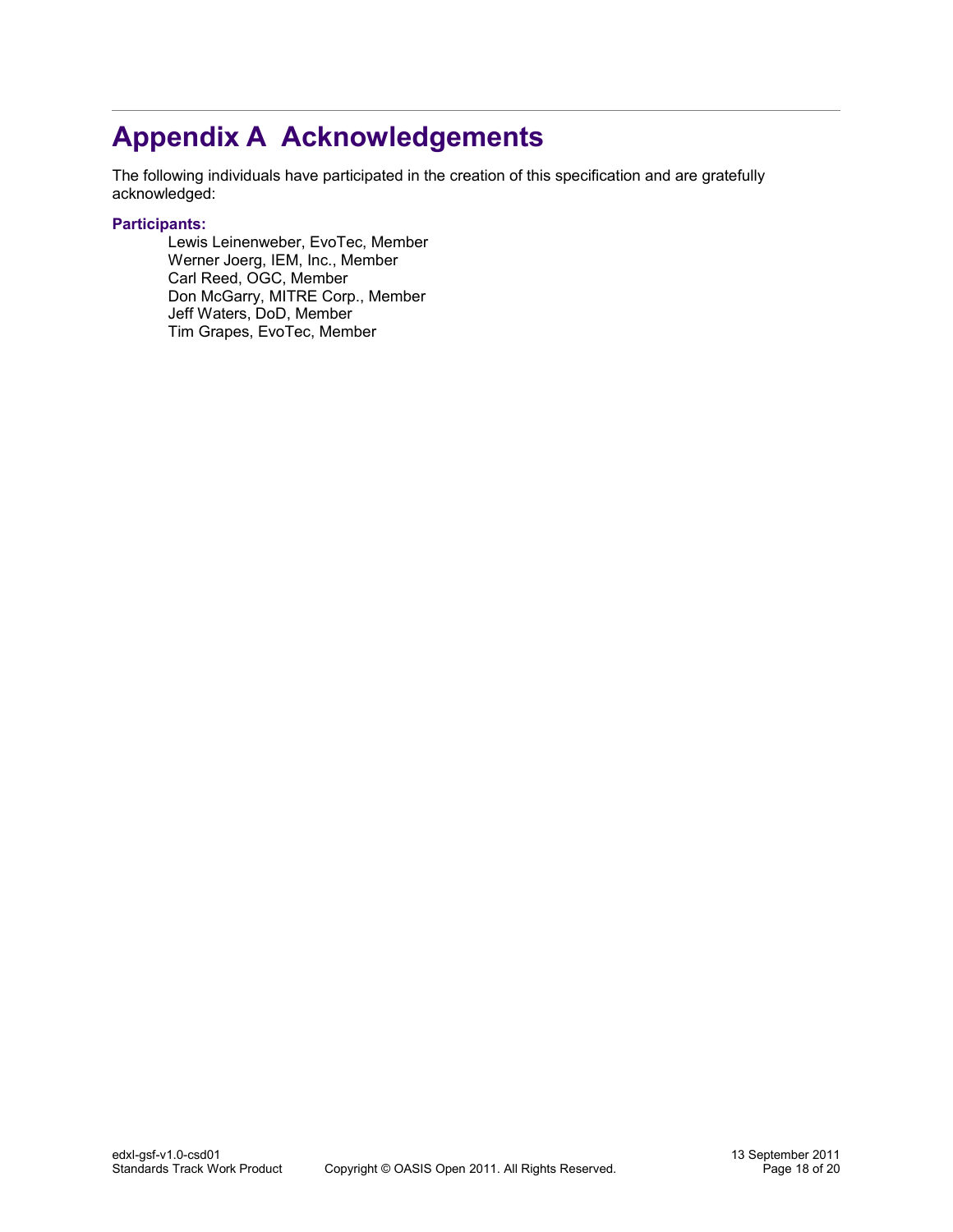<span id="page-18-0"></span>**Appendix B Non-Normative Text**